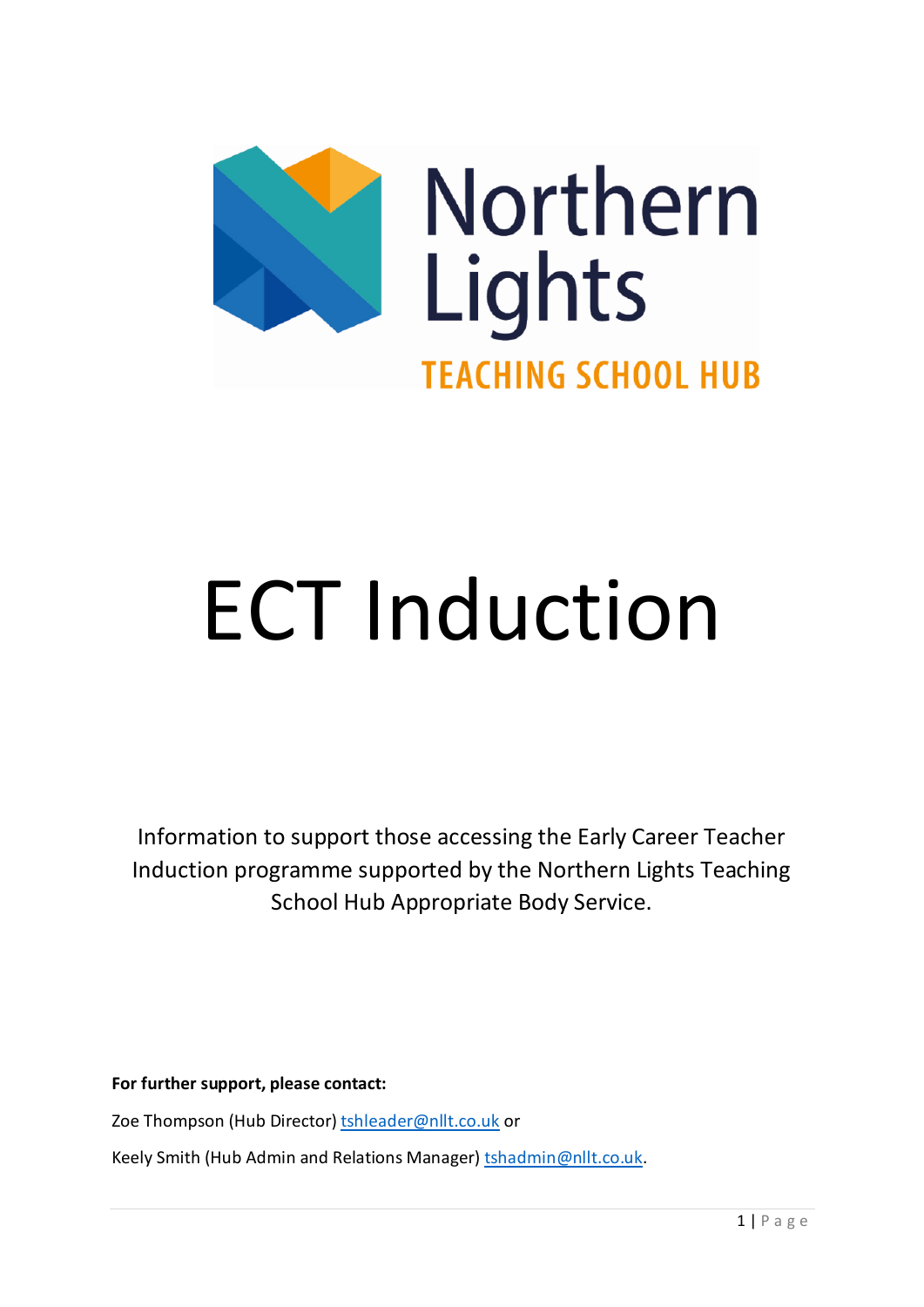# **Contents**

| The role of the Appropriate Body9   |
|-------------------------------------|
| Submission Dates and ECT Manager 10 |
| Useful Documents and Information 12 |
|                                     |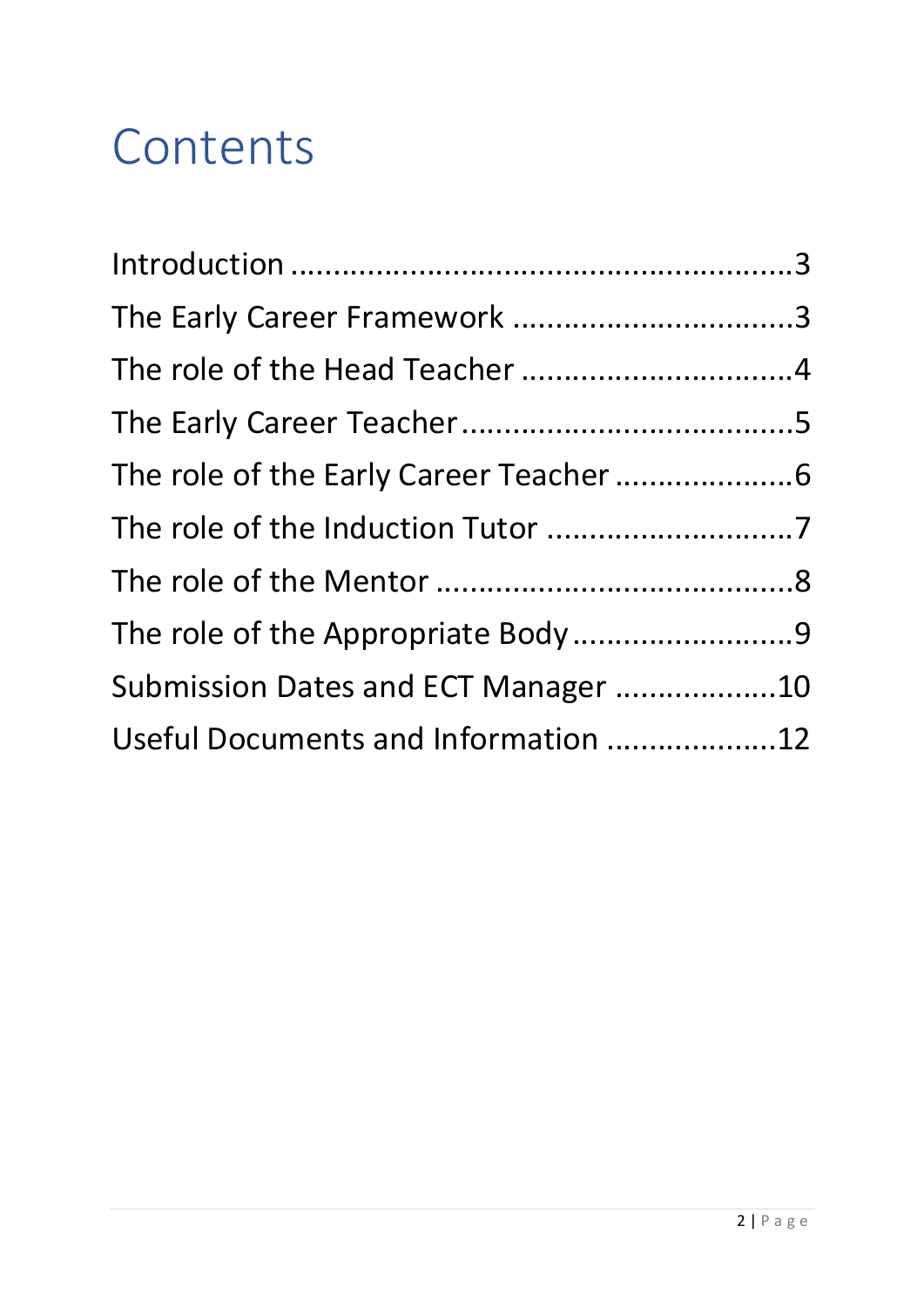#### <span id="page-2-0"></span>Introduction

It is a pleasure to welcome you to the Northern Lights Teaching School Hub. We have been established to follow the Department of Education (DfE) strategy which is dedicated to supporting teachers throughout their teaching career and as part of our remit, will help and support those engaged in Early Career Framework (ECF) across our region of Sunderland, Gateshead and South Tyneside and beyond.

The national roll out for the new, statutory framework for Early Career Teachers and the Statutory Induction Guidance officially launched in September 2021. The two-year statutory induction programme is seen as the bridge between initial teacher training and a career in teaching, supporting the Early Career Teacher with appropriate training and a structured programme of development and professional dialogue, all underpinned by the Early Career Framework. An ECT's progress and performance is then monitored against the Teachers' Standards in which will be satisfactory by the end of their induction period, giving them the tools for a successful career in teaching.

The role of the Northern Lights Teaching School Hub is to oversee and take an active role in ensuring that the quality and delivery of the ECF meets the Department for Education expectations and all ECTs receive their full ECF and Induction entitlements. Northern Lights Teaching School Hub will also provide further more formal support as an Appropriate Body.

#### <span id="page-2-1"></span>The Early Career Framework

The Early Career Framework (ECF) is the evidence base which underpins the new two-year induction entitlement for early career teachers and their professional development. The framework sets out what all early career teachers should learn about and how they will do it, in the first two years of their career. The two-year package of high-quality professional development will be a funded entitlement for all state schools and schools have the choice in which delivery approach they choose for their ECTs in order to meet the new requirements. Schools can find our more information about using the DfE funded training providers, using DfE accredited materials to deliver their own programme or to design and deliver their own ECF-based programme, on the DfE website as well as information on the approved funded providers for the fully funded programmes and the accredited materials to deliver themselves.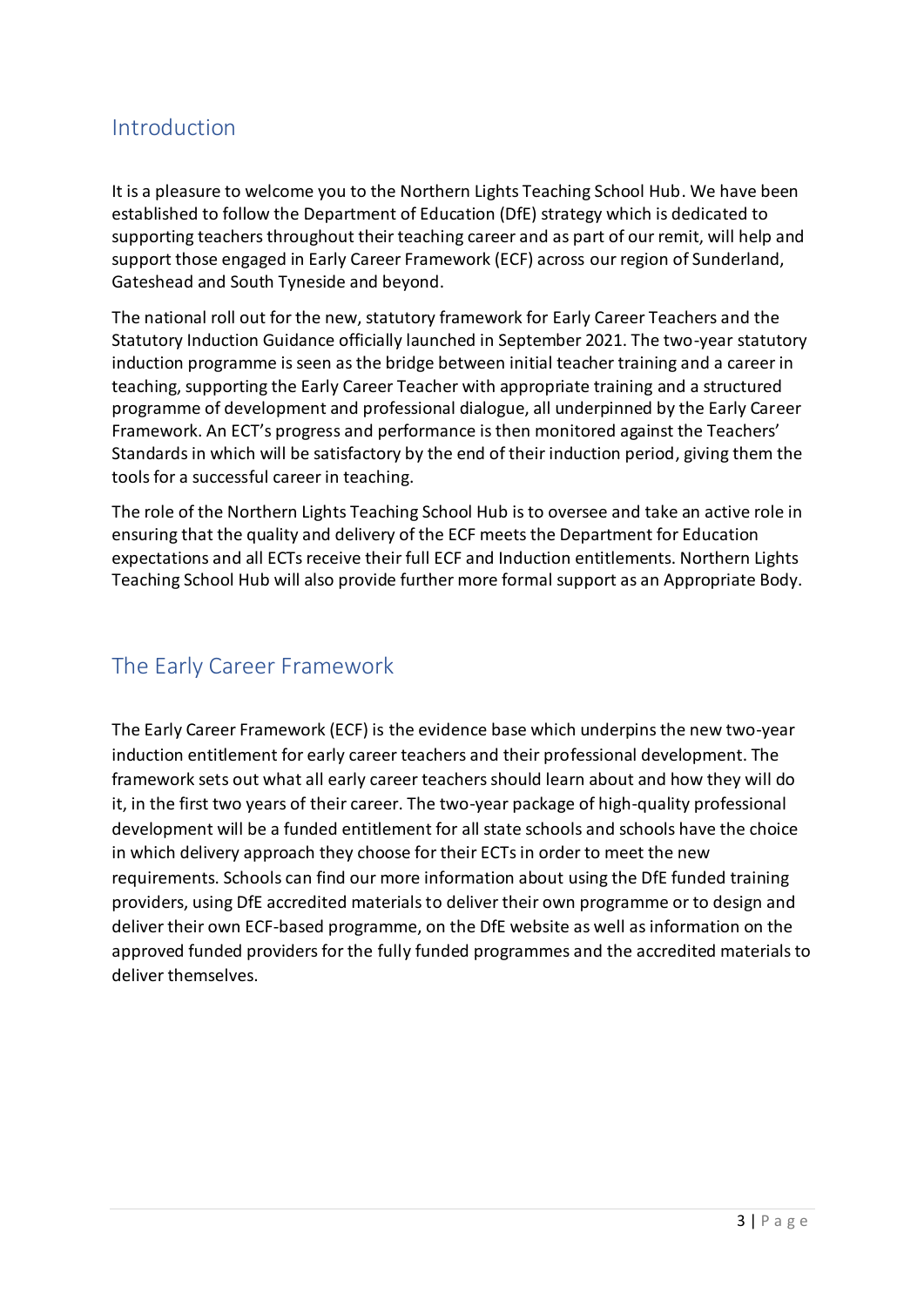#### <span id="page-3-0"></span>The role of the Head Teacher

Headteachers have the responsibility to:

- Have a good understanding of the Early Career Framework and the Induction Framework.
- Ensure an appropriate ECF based induction is made available to an ECT.
- Supervise the training and development of their ECTs.
- Ensure Induction Tutors and Mentors are in place and understand their role during induction and are appropriately trained.
- Implement quality assurance procedures in school.
- Ensure ECTs are part of the school's appraisal cycle and judged against the Teachers' Standards (not the Early Career Framework).
- Provide progress reviews and interim assessments to the Northern Lights Teaching School Hub Appropriate Body prior to deadlines.
- Provide recommendation to the Northern Lights Teaching School Hub Appropriate Body on the ECT's satisfactory completion of induction.
- Inform the Governing Body of an ECT's progress.
- Inform the Appropriate Body (NLTSH) of whether an ECT joins or leaves the school during induction and fill in the relevant forms.
- Provide suitable targets to the ECT.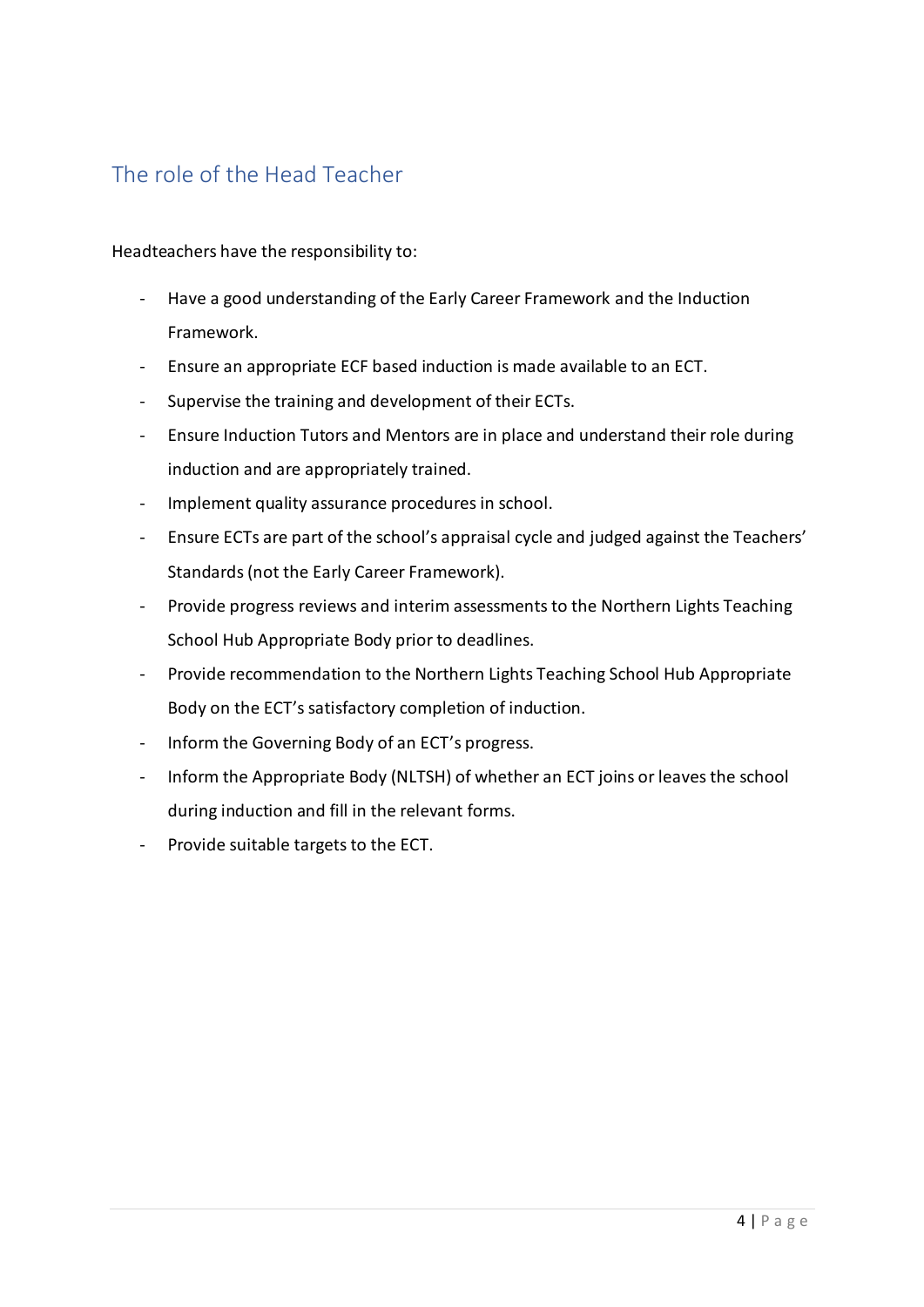# <span id="page-4-0"></span>The Early Career Teacher

From September 2021, the Early Career Teacher (ECT) took over from the term Newly Qualified Teacher (NQT) after completing Qualified Teacher Status – the first step in becoming a teacher. To complete their induction and ECF, ECTs will follow a number of steps.

If an ECT works Whole Time Equivalent (WTE) they will complete a 2 year (6 terms) induction period. If an ECT is employed Part Time (PTE), their induction could last up to 4 years e.g. up to 12 terms for a 0.5 PTE.

As the requirement for an ECT to complete an induction is now statutory, this status comes with a number of compulsory entitlements. **These entitlements are**:

- An individualised programme of mentoring, support and assessment, directly linked to the ECF (through one of the available routes – full induction, core induction or school based induction).
- Time to complete the ECF and induction priorities: in the first year, the ECT will have a reduced teaching timetable of 10% plus PPA time. In year 2, their teaching timetable will be reduced by 5% plus PPA.
- A designated school-based Induction Tutor who will be assigned to ECTs by school.
- A designated school-based Mentor (a different person to the Induction Tutor, where possible) who will be assigned to an ECT by school.
- Termly observations will take place of the ECT teaching by the school with follow up discussion and feedback.
- Opportunities for the ECT to observe experienced teachers delivering in their school and other schools.
- Reviews of the ECTs progress in terms 1,2,4 and 5.
- A formal assessment of progress in terms 3 and 6.
- Further targeted professional development activities and self-study opportunities using the resources for the ECF.

All ECTs, once employed by a school, will receive a contract from their school and their Induction Tutor will notify the Appropriate Body of their appointment and start date for their induction.

Once a contact has been issued, the Head Teacher and Appropriate Body will:

- Appoint an Induction Tutor and Mentor. These two people will become a constant source of support and supervision for the ECT throughout the duration of their induction period.
- Induction will be registered with the Teacher Regulation Agency (TRA) by Northern Lights Teaching School Hub once details are uploaded to ECT Manager.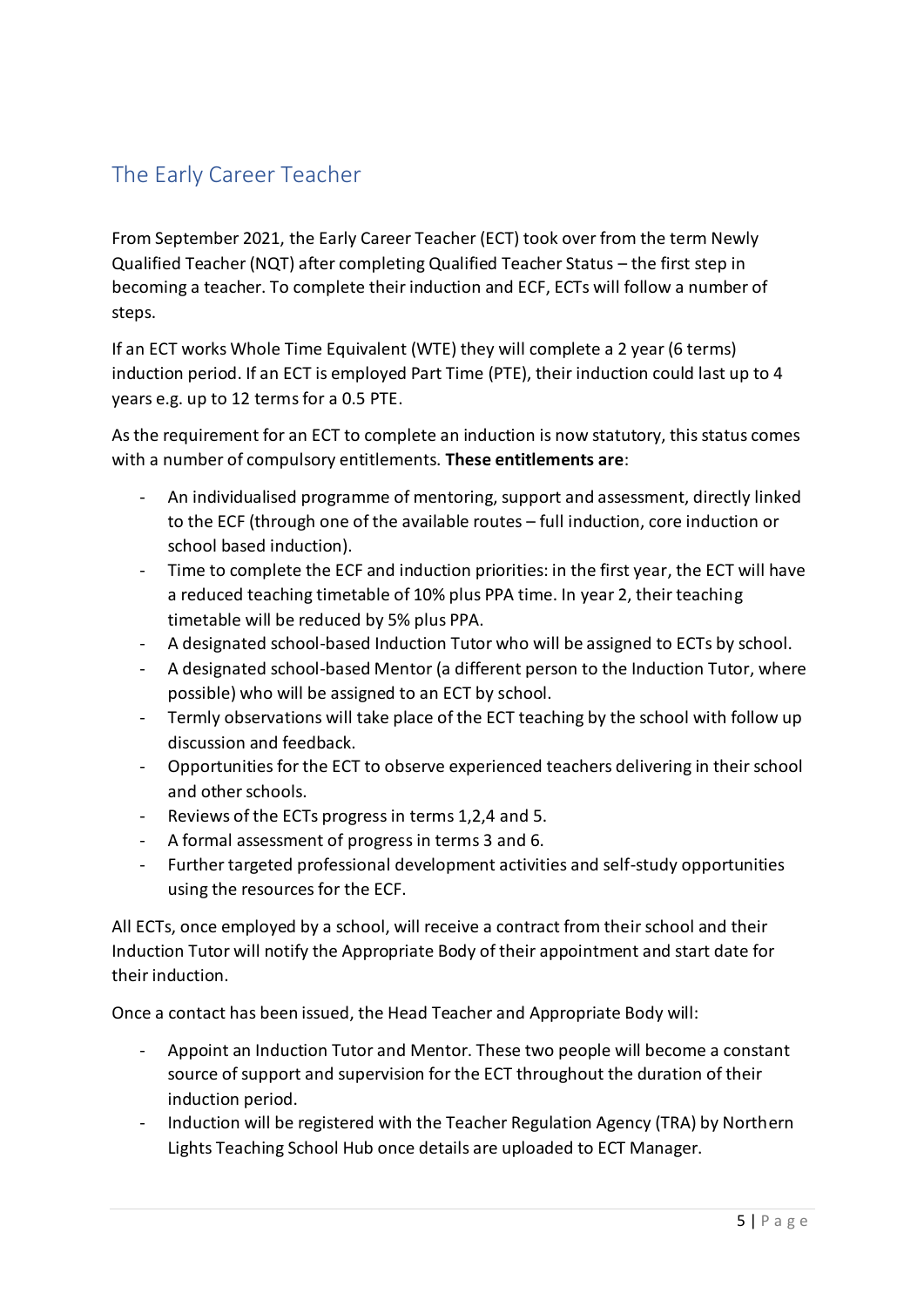- The Appropriate Body will support the ECT throughout the induction period and will be a valuable service overseeing the induction programme.

#### <span id="page-5-0"></span>The role of the Early Career Teacher

- To participate fully in the programme.
- To ensure log in details are correct and you have access to the online dashboard for your ECF programme (if you are following a DfE- funded provider route).
- To introduce yourself and know who your Mentor and Induction Tutor are.
- Ensure you are familiar with school time tables and recognise when your PPA time and ECF time (10% of your teaching commitment) is planned for each week.
- Engage in all planned development activities if you are following a DfE- funded provider route, ensure you know when your facilitated sessions are and have booked on to these courses via the portal or booking system your delivery partner informs you of.
- Take part in the setting and revising of your personal targets.
- Review practice and progress towards the Teachers' Standards.
- Take increasing responsibility for your own professional development.
- Raise any concerns about your Induction programme.
- Take part in an in-depth quality assurance session with the Appropriate Body contact.

**The named person to contact in the Northern Lights Teaching School Hub Appropriate Body is:** Zoe Thompson (Director of Teaching School Hub)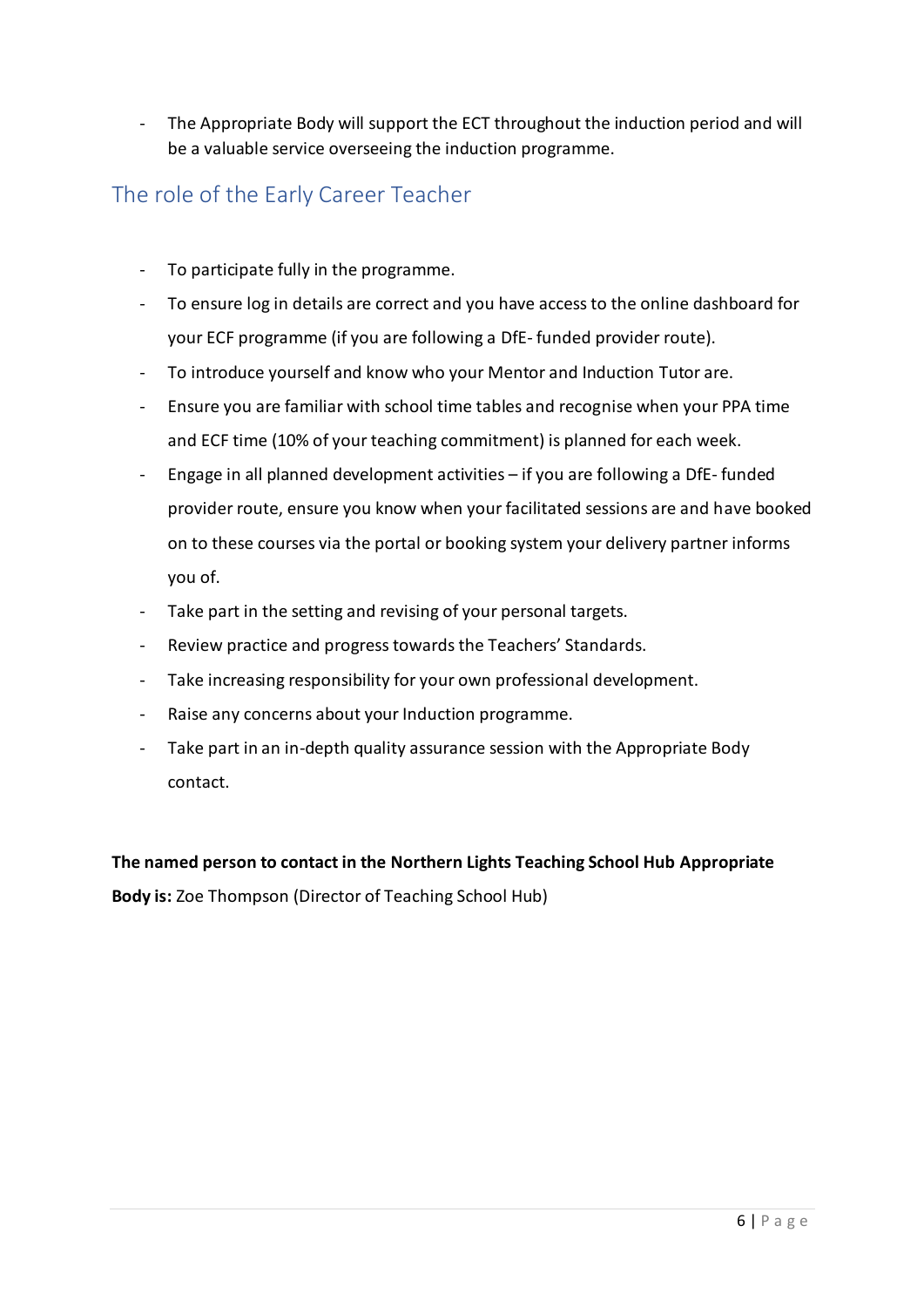#### <span id="page-6-0"></span>The role of the Induction Tutor

All ECTs will be assigned an Induction Tutor by their school. This person is responsible for looking after the ECT's induction process, ensuring the school enables the ECT to access all of their entitlements.

The Induction Tutor is expected to:

- Ensure the ECT understands the roles of those who are involved in the induction process, including their entitlements and the responsibility to take an active role in their own development.
- Provide guidance for the ECT's professional development (with the additional support from the Appropriate Body where necessary).
- Ensure that ECTs are fully informed about the assessments during their two-year induction period.
- Carry out regular progress reviews throughout the induction period.
- Undertake two formal assessment meetings during the total induction period coordinating the input from other colleagues where appropriate (usually in terms 3 and 6).
- Carry out progress reviews in terms where a formal assessment does not occur (usually in terms 1,2,4,5).
- During the assessment meeting, share with the ECT their progress and evidence being made towards the Teachers' standards and inform the ECT of the judgement to be recorded in the formal assessment record, inviting the ECT to add their comments via ECT manager.
- Ensure that the ECT's teaching is observed and feedback is provided.
- Ensure that ECTs are aware of how, both within and outside the school, they can raise any concerns about their induction programme or their personal progress.
- Take prompt, appropriate action if an ECT appears to be having difficulties  $$ informing the Appropriate Body as soon as this is apparent.
- Work with the Appropriate body to put in place a support plan if necessary.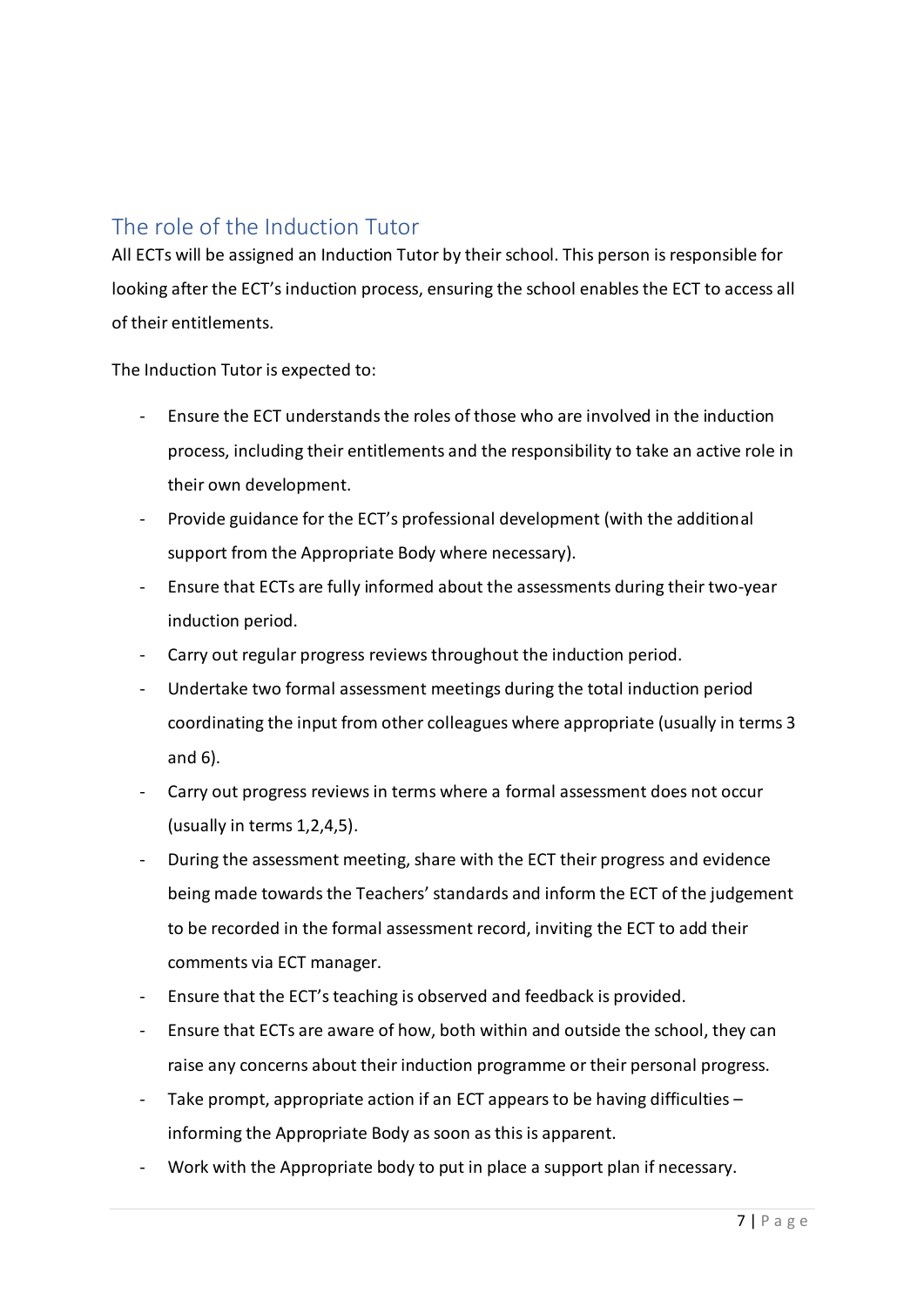- Ensure that all monitoring and record keeping is done in the most streamlined and least burdensome way, and that requests for evidence from ECTs do not require new documentation but draw on existing working documents.
- Ensure that both the mentor and the ECT are engaging with the ECF materials and if completing a DfE- funded provider route, they are attending training and meeting at the appropriate times (weekly in year 1 and fortnightly in year 2).

# <span id="page-7-0"></span>The role of the Mentor

ECTs will be assigned a Mentor and the mentor has a very important role to play in supporting the ECT. They are expected to:

- Meet regularly with the ECT for structured mentor sessions to provide effective targeted feedback (Year 1 = weekly and Year 2 = fortnightly).
- Follow the weekly mentor programme of delivery (with the ECT) from the lead provider.
- Work collaboratively with the ECT and other colleagues involved in the ECT's induction within the same school/trust to help ensure the ECT receives a high-quality ECF based induction programme.
- Provide, or broker, effective support, including phase or subject specific mentoring and coaching.
- Support the professional discussion with the Induction Tutor during progress review meetings and formal assessment meetings.
- Take prompt, appropriate action if an ECT appears to be having difficulties.
- Attend at least 1 in-depth quality assurance meeting with the Appropriate Body service each year.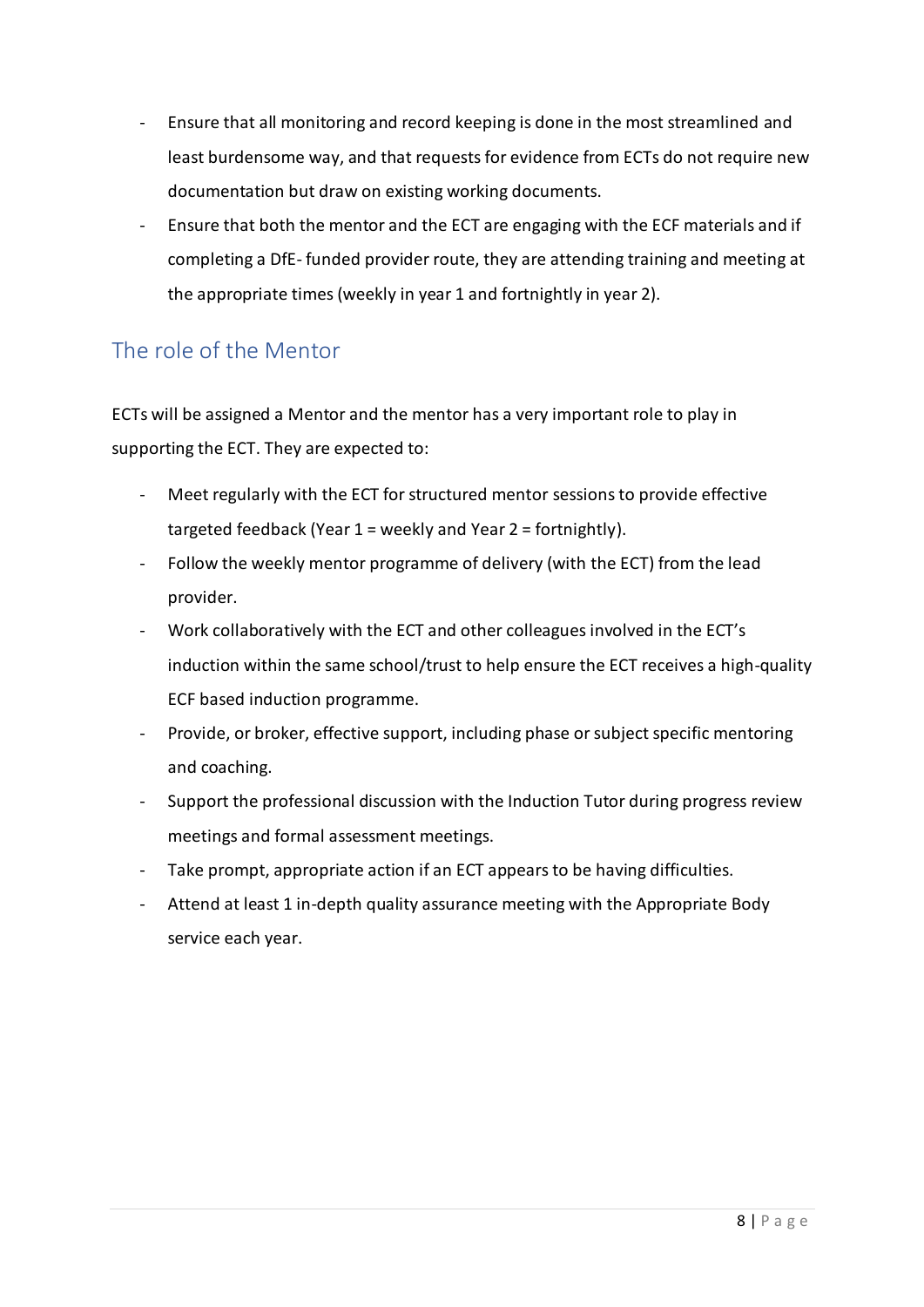# <span id="page-8-0"></span>The role of the Appropriate Body

An Appropriate Body supports schools and teachers in a variety of ways and their core functions are central to ensuring that schools provide adequate support to teachers at the start of their teaching career.

An Appropriate Body has two key roles:

- 1. Monitoring of support by:
	- a. Checking that ECTs are receiving their statutory entitlements, and that regard is had to the statutory guidance.
	- b. Providing ECF fidelity checks, ensuring schools are supported to provide ECTs with an ECF based induction.

In order to fulfil this role, the Appropriate Body will conduct Quality Assurance checks over the year. This will comprise of **at least** 1 light touch check in (completed virtually) and 1 indepth check in (face to face in the ECT's school unless not possible).

- 2. Monitoring of assessment by:
	- a. Making the final decision as to whether the ECT has satisfactorily met the Teachers' Standards, based on the Headteacher's recommendation.

In order to fulfil this role, the Appropriate Body will review all Progress Reviews and Assessment Reports and feedback to school by adding comments to each report.

The Appropriate Body will support ECTs by addressing issues when they arise and work with schools and school leaders to ensure all ECTs receive their full entitlements as per the Induction and ECF expectations.

Should additional support be agreed (i.e. if a Cause for Concern plan is created) between the ECT, the school and the Appropriate Body, the school may be required to purchase additional resources from either the Appropriate Body or another suitable agency.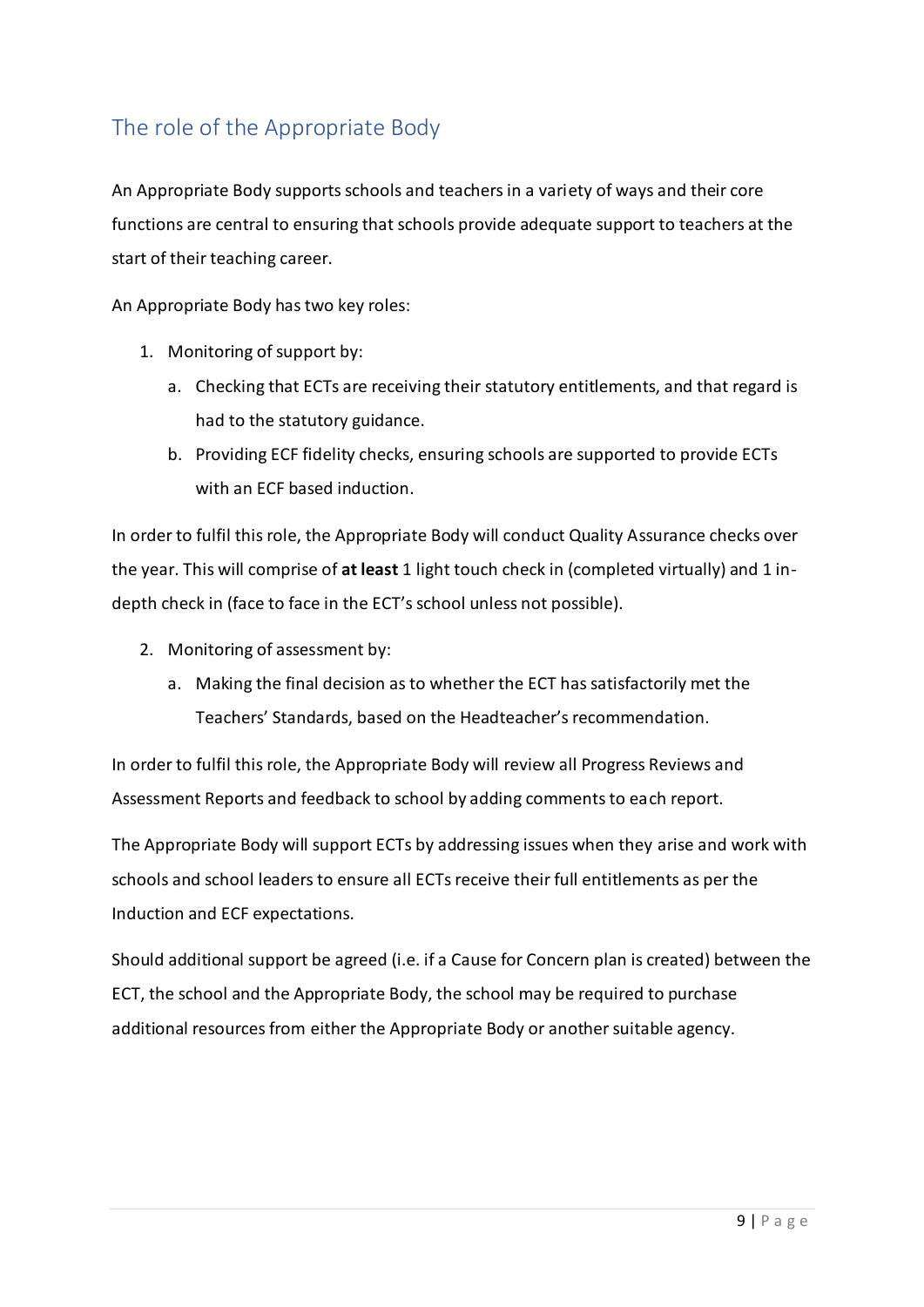The Appropriate Body will:

- Be confident that the schools for which it is the AB for understand, and can meet, their responsibilities for monitoring, supporting and guiding and for undertaking rigorous and equitable assessment of ECTs.
- Keep records of an ECTs name, D.O.B, DfE reference number and national insurance number for whom it is the AB.
- Keep a record of the stage of induction which each ECT has reached based on information from the Headteacher.
- Liaise with other Appropriate Bodies, where appropriate, about an ECT employed on a part-time basis in more than one school at the same time, or, where an ECT moves between schools/appropriate bodies during their induction period.
- Ensure that it is fully aware of the circumstances where any formal assessments have not been submitted.
- Ensure that every ECT is receiving their entitlements.

The Appropriate Body will also act as a mediator and offer confidential support to any ECT requiring intervention support. For this reason, the Appropriate Body will provide every ECT a Named Contact to liaise with.

Northern Lights Teaching School Hub is an Appropriate Body for Sunderland, South Tyneside and Gateshead or out of hub region where applicable. Our Website will contain useful information for all of our stakeholders to access.

Northern Lights Teaching School Hub website can be accessed [HERE.](https://northernlightstsh.co.uk/appropriate-body/)

# <span id="page-9-0"></span>Submission Dates and ECT Manager

Submission of the appropriate documentation at the correct time is required and will be done so through the online dashboard – ECT Manager. All schools using Northern Lights Teaching School Hub should have received a link to ECT Manager with instructions of how to log in and input further information. *Please see downloadable 'User Guides' on the ECT Manager website.* Templates for progress reviews and formal assessments will be found on ECT Manager. **The review/report will be accessible for the whole year but the window to submit will only be open for 7 days prior to the final due date.**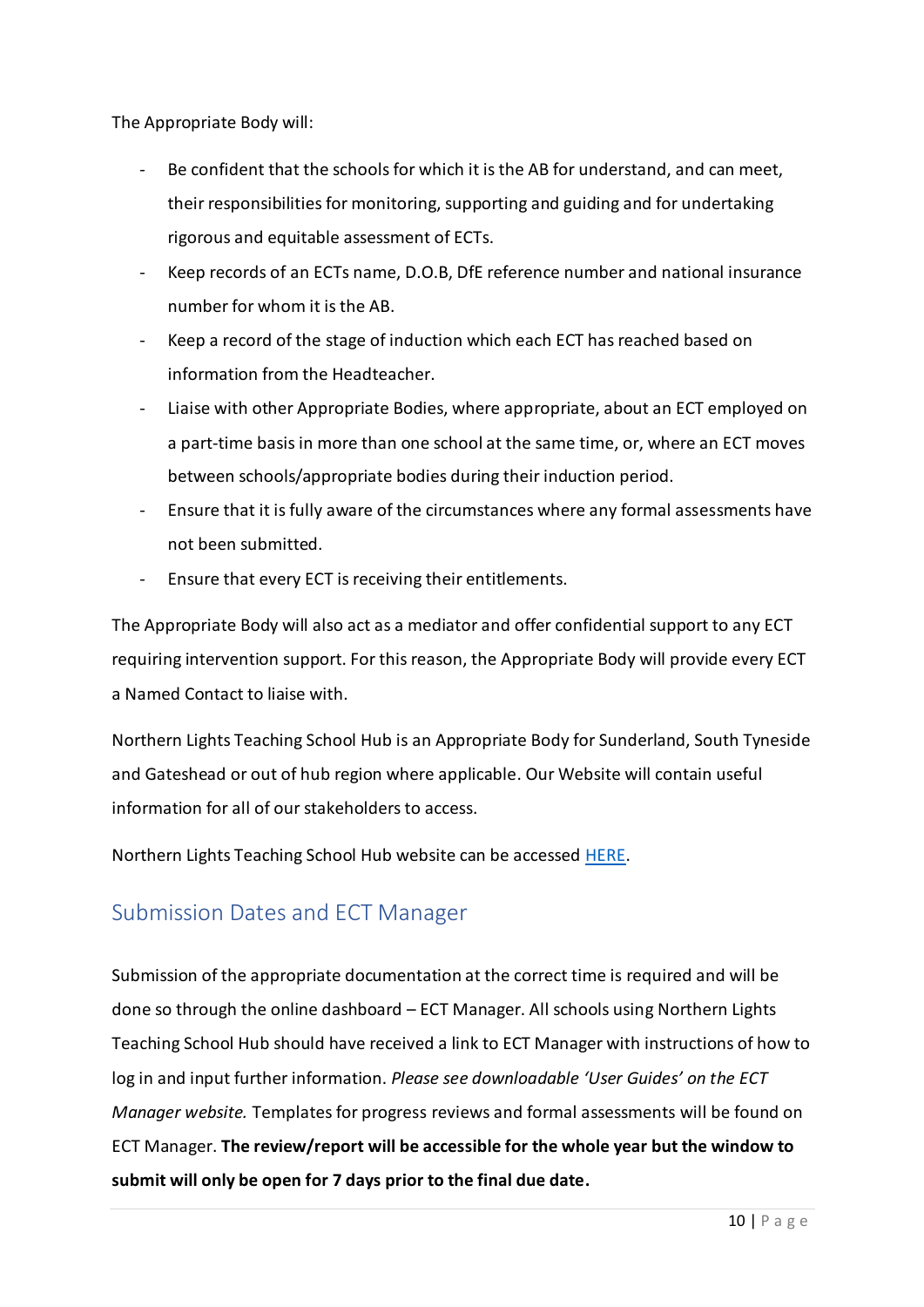For example, ECTs beginning induction in September 2021:

| Document for completion    | Term           | <b>Final Due Date</b> |
|----------------------------|----------------|-----------------------|
| Progress Review 1          | 1              | 09.12.21              |
| Progress Review 2          | $\overline{2}$ | 01.04.22              |
| Formal Assessment 1        | 3              | 15.07.22              |
| Progress Review 3          | 4              | 13.12.22              |
| Progress Review 4          | 5              | 24.3.23               |
| <b>Formal Assessment 2</b> | 6              | 13.7.23               |

For example, ECTs beginning their induction in September 2022:

| <b>Document for completion</b> | <b>Term</b> | <b>Final Due Date</b> |
|--------------------------------|-------------|-----------------------|
| Progress Review 1              |             | 13.12.22              |
| Progress Review 2              | 2           | 24.3.23               |
| Formal Assessment 1            | 3           | 13.7.23               |
| Progress Review 3              | 4           | <b>TBC</b>            |
| Progress Review 4              | 5           | <b>TBC</b>            |
| <b>Formal Assessment 2</b>     | 6           | <b>TBC</b>            |

These dates may be adjusted depending on individual ECT circumstance, such as part time working, late starting or breaks in working but we will make these arrangements with individual schools as appropriate.